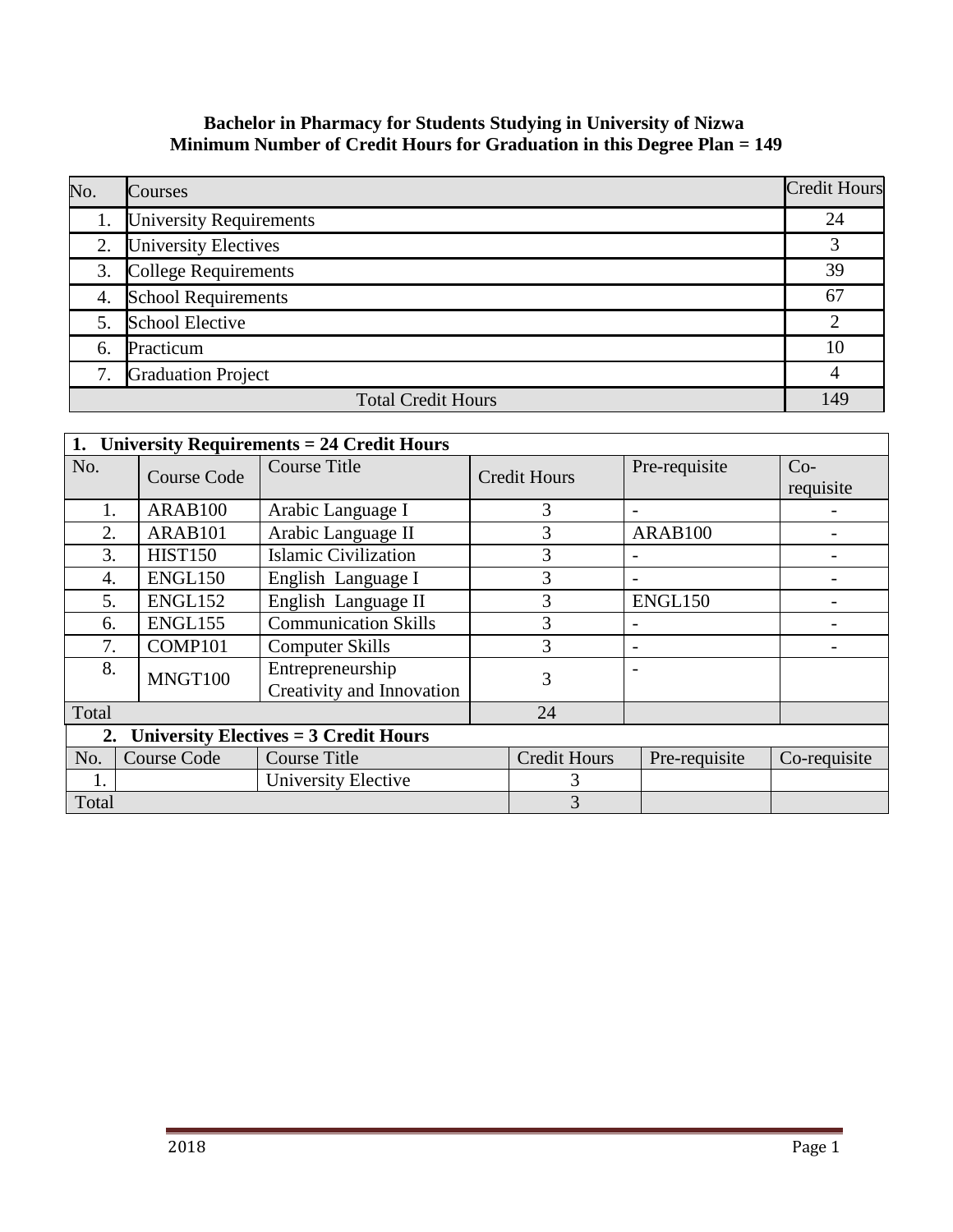| 3.  | College Requirements = $39$ Credit Hours |                                  |                            |                           |                     |  |  |
|-----|------------------------------------------|----------------------------------|----------------------------|---------------------------|---------------------|--|--|
| No. | Course Code Course Title                 |                                  | Credit Hours Pre-requisite |                           | Co-requisite        |  |  |
|     | BIOL <sub>101</sub>                      | General Biology I                | 4                          |                           |                     |  |  |
|     | 2. BIOL150                               | <b>Botany</b>                    | 4                          |                           |                     |  |  |
| 3.  | CHEM107                                  | <b>Fundamentals of Chemistry</b> | $\overline{4}$             |                           |                     |  |  |
| 4.  | CHEM265                                  | Organic Chemistry I              | 4                          | CHEM107                   |                     |  |  |
| 5.  | CHEM275                                  | Organic Chemistry II             | $\overline{4}$             | CHEM265                   |                     |  |  |
| 6.  | MATH116                                  | Pre-calculus                     | 4                          |                           |                     |  |  |
| 7.  | CHEM334                                  | Biochemistry                     | 3                          | CHEM265                   |                     |  |  |
|     | 8. ANAT420                               | Human Anatomy and Histology      | 3                          | <b>BIOL101</b>            | <b>BIOL 300</b>     |  |  |
|     | 9. BIOL300                               | <b>Human Physiology</b>          | 3                          | <b>BIOL101</b>            | ANAT <sub>420</sub> |  |  |
|     | 10.PATH350                               | <b>Human Pathology</b>           | 3                          | <b>BIOL300</b><br>ANAT420 |                     |  |  |
|     | 11.BIOL343                               | Microbiology/Immunology          | 3                          | <b>BIOL101</b>            |                     |  |  |
|     |                                          | Total                            | 39                         |                           |                     |  |  |

|     | 4. School Requirements = 67 Credit Hours |                                         |                            |                                                          |              |  |  |
|-----|------------------------------------------|-----------------------------------------|----------------------------|----------------------------------------------------------|--------------|--|--|
| No. | Course Code Course Title                 |                                         | Credit Hours Pre-requisite |                                                          | Co-requisite |  |  |
| 1.  | PHCY334                                  | Pharmacognosy                           | 3                          | BIOL150                                                  |              |  |  |
| 2.  | PHCY460                                  | Phytochemistry & Complementary Medicine | 3                          | PHCY334<br>CHEM275                                       |              |  |  |
| 3.  | CHEM340                                  | <b>Analytical Chemistry</b>             | $\overline{3}$             | CHEM265                                                  |              |  |  |
|     | 4. CHEM440                               | Medicinal Chemistry I                   | 3                          | CHEM340<br>PHCY140                                       |              |  |  |
|     | 5. CHEM450                               | Medicinal Chemistry II                  | 3                          | CHEM440                                                  |              |  |  |
|     | 6. PHCY100                               | Pharmaceutics I                         | 3                          | Not $\leq$ 25 CH                                         |              |  |  |
|     | 7. PHCY102                               | Physical Pharmacy                       | 3                          | PHCY100                                                  |              |  |  |
|     | 8. PHCY150                               | Pharmaceutics II                        | 3                          | PHCY100<br><b>PHCY102</b>                                |              |  |  |
|     | 9. PHCY250                               | <b>Pharmaceutics III</b>                | 3                          | PHCY150                                                  |              |  |  |
|     | 10. PHCY300                              | Biopharmaceutics                        | 3                          | PHCY250                                                  |              |  |  |
|     | 11. PHCY350                              | <b>Clinical Pharmacokinetics</b>        | 3                          | PHCY250                                                  |              |  |  |
|     | 12. PHCY 140                             | Pharmacology I                          | 3                          | ANAT <sub>420</sub><br><b>BIOL300</b><br><b>PATH 350</b> | PHCY482      |  |  |
|     | 13. PHCY240                              | Pharmacology II                         | 3                          | PHCY140                                                  |              |  |  |
|     | 14. PHCY340                              | Pharmacology III                        | 3                          | PHCY240<br>BIOL343                                       |              |  |  |
|     | 15. PHCY320                              | <b>Toxicology I</b>                     | 3                          | PHCY240                                                  |              |  |  |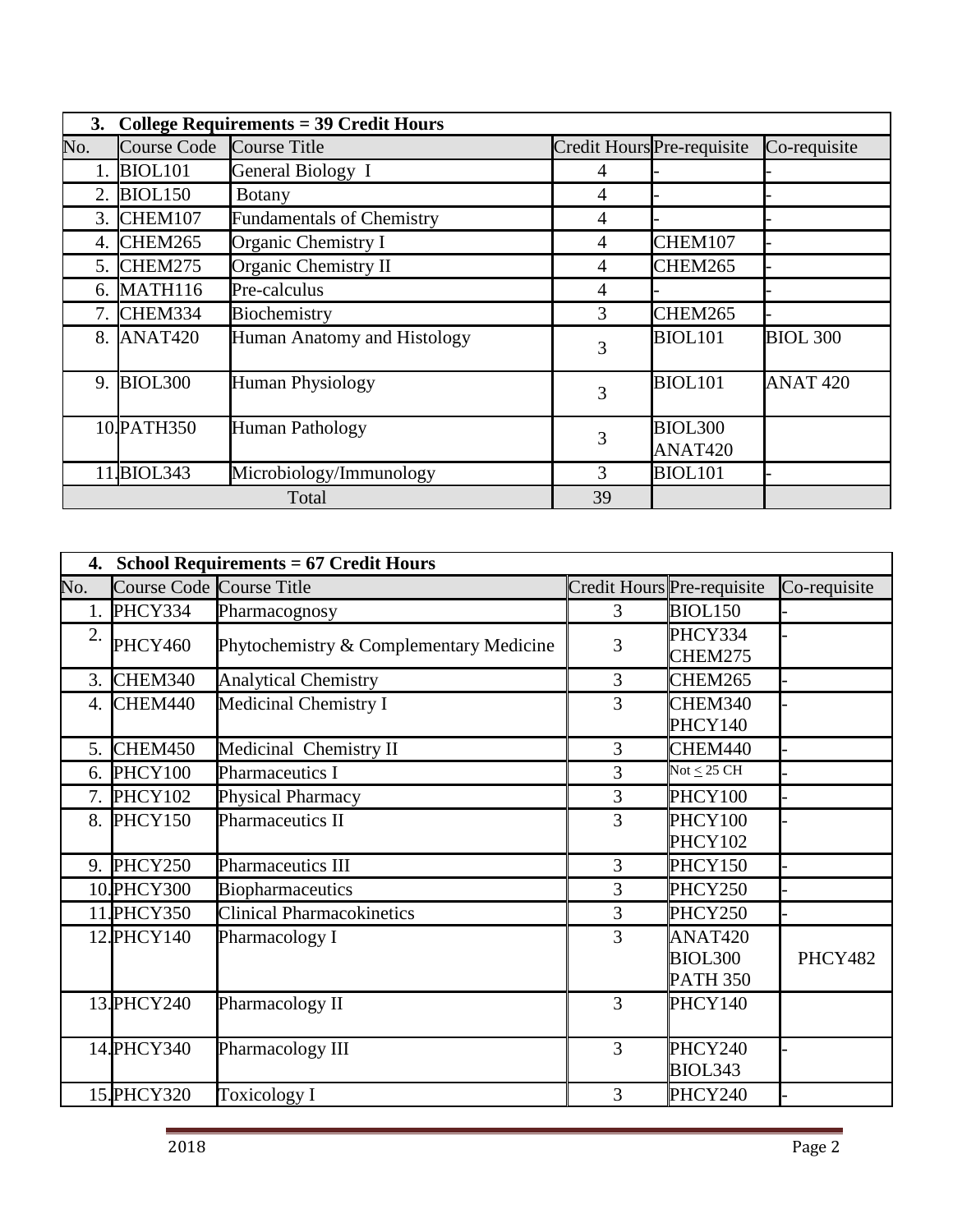| 16. PHCY310 | Pharmacotherapy I                                     | 3              | <b>PATH350</b><br>PHCY340<br>PHCY380 |                    |
|-------------|-------------------------------------------------------|----------------|--------------------------------------|--------------------|
| 17. PHCY410 | Pharmacotherapy II                                    | 3              | PHCY340<br>PHCY380                   |                    |
| 18. PHCY510 | Pharmacotherapy III                                   | 3              | PHCY340<br>PHCY380                   |                    |
| 19. PHCY280 | <b>Pharmacy Practice I</b>                            | 3              | PHCY100<br>PHCY240                   | PHCY481<br>PHCY484 |
| 20. PHCY380 | <b>Pharmacy Practice II</b>                           | $\overline{3}$ | PHCY280                              |                    |
| 21. PHCY480 | Pharmacogenetics and<br>Pharmacoepidemiology          | $\overline{2}$ | PHCY280<br>PHCY340<br>PHCY380        |                    |
| 22. PHCY481 | Pharmacy Law and Regulatory Affairs                   | 1              | PHCY100<br>PHCY240                   | PHCY280<br>PHCY484 |
| 23. PHCY482 | Social and Behavioral Aspects of Pharmacy<br>Practice | 1              |                                      | PHCY140            |
| 24. PHCY483 | <b>Emergency First Aid</b>                            | 1              | ANAT420<br><b>PATH350</b>            |                    |
| 25. PHCY484 | Practice Management and Health Care<br><b>Systems</b> |                | PHCY100<br>PHCY240                   | PHCY280<br>PHCY481 |
| 26. PHCY485 | Practice Marketing and Pharmacoeconomics              |                | PHCY310<br>PHCY410                   |                    |
|             | Total                                                 | 67             |                                      |                    |

|     | 5. School Electives $= 2$ Credit Hours |                                             |                     |                                    |                          |  |  |
|-----|----------------------------------------|---------------------------------------------|---------------------|------------------------------------|--------------------------|--|--|
| No. | Course<br>Code                         | Course Title                                | <b>Credit Hours</b> | Pre-requisite                      | Co-requisite             |  |  |
| 1.  | CHEM451                                | <b>Advanced Instrumental Analysis</b>       | $\overline{2}$      | CHEM440                            | $\overline{\phantom{a}}$ |  |  |
| 2.  | PHCY341                                | <b>Bioassay</b>                             | $\overline{2}$      | <b>PHCY140</b>                     | $\overline{\phantom{a}}$ |  |  |
| 3.  | PHCY461                                | <b>Advanced Phytotherapy</b>                | 2                   | <b>PHCY460</b>                     |                          |  |  |
| 4.  | PHCY610                                | Advanced Clinical Chemistry/<br>Diagnostics | $\overline{2}$      | <b>CHEM 334</b><br><b>BIOL 343</b> |                          |  |  |
| 5.  | PHCY381                                | <b>Advanced Pharmacy Practice</b>           | 2                   | PHCY350<br>PHCY310<br>PHCY410      |                          |  |  |
|     |                                        | Total                                       | 2                   |                                    |                          |  |  |